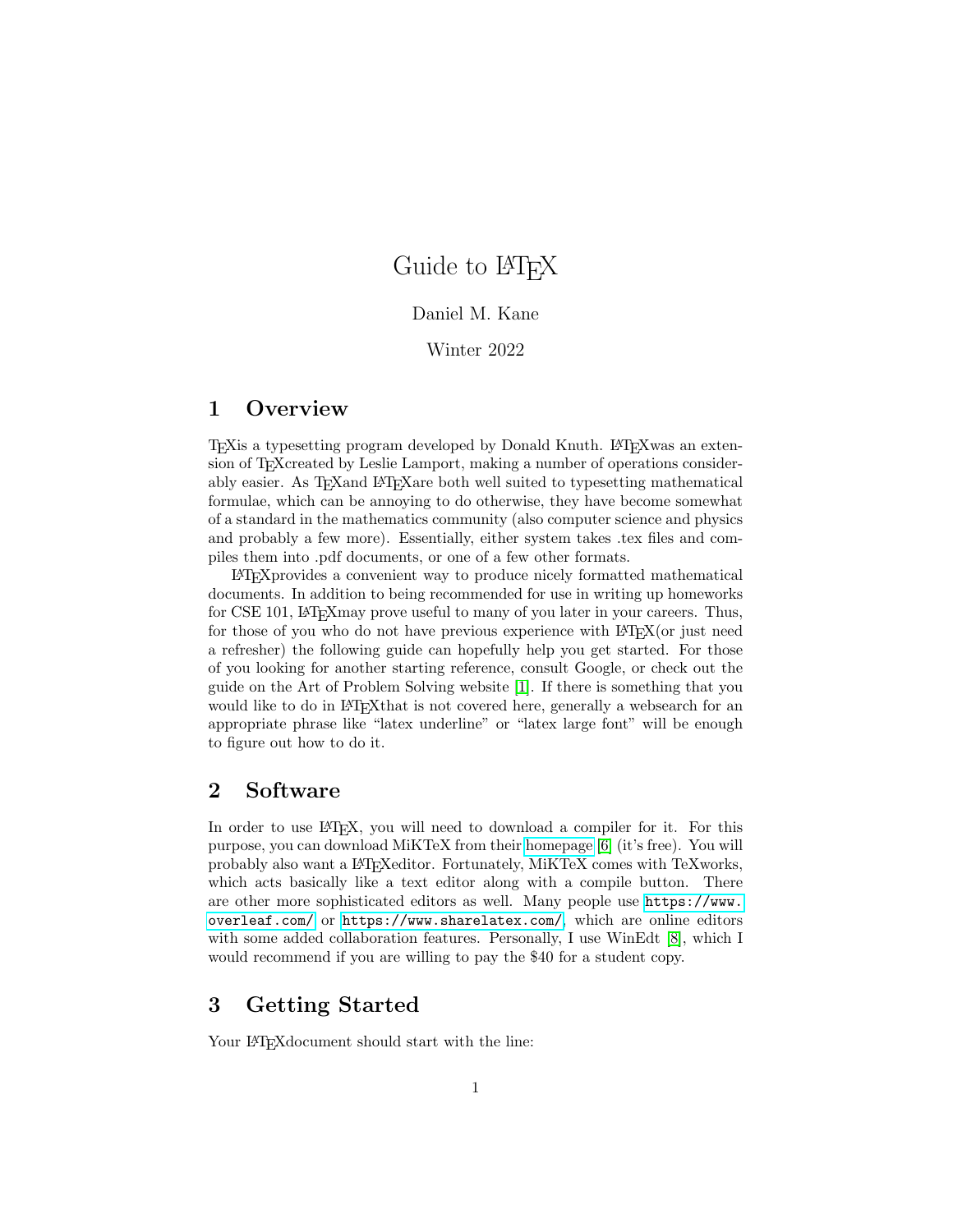\documentclass{article}

There are document classes other than "article" that can be used, and options that can be applied, but we are going to ignore them for the purposes of this guide. You also need the commands

\begin{document} and \end{document}

Any text that you have between the begin and end document commands will show up in the compiled file. Note that the compiler will ignore most white space that you add. Adding more than one space between words will not affect anything. Additionally, single line breaks are ignored, though double line breaks will produce new paragraphs. Thus:

```
\documentclass{article}
\begin{document}
This line
  has lots of
   extra spaces.
```
This line is on a new paragraph. \end{document}

Will produce the output: This line has lots of extra spaces. This line is on a new paragraph.

# 4 Math Formatting

### 4.1 Math Mode

In order to produce mathematics within LAT<sub>E</sub>X, expressions encased within  $\frac{1}{3}$ 's are in math mode. If you want the equations to show up on their own line, put them between double \$'s. So for example:

Inline equation: \$x=7.\$

Displayed equation: \$\$ x=7. \$\$

produces: In line equation:  $x = 7$ . Displayed equation:

 $x = 7$ .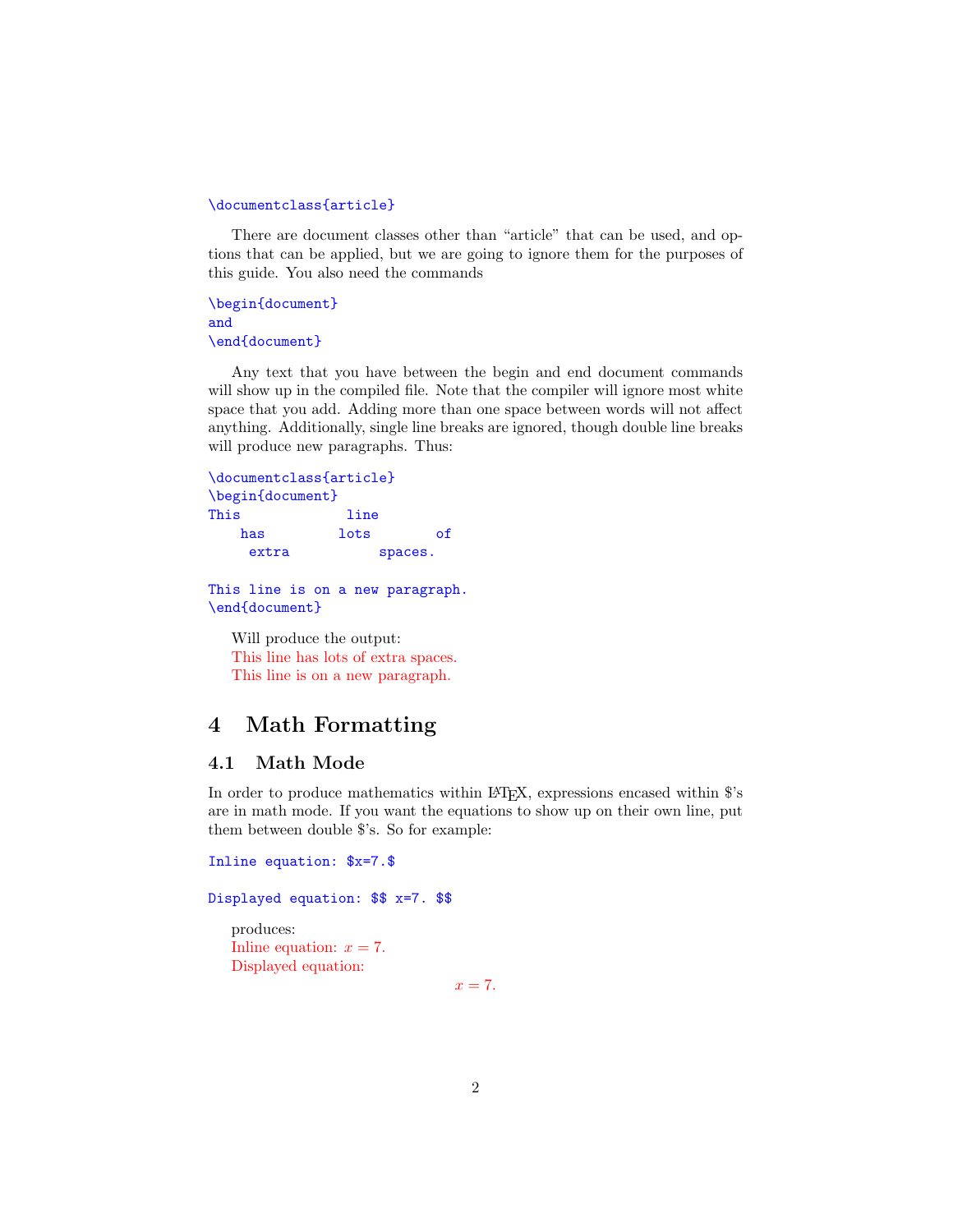### 4.2 Superscripts and Subscripts

Within math mode it is easy to produce superscripts and subscripts. For superscripts use the ^ character and for subscripts use the \_ character. So for example:

#### \$\$ x^7 + y\_i \$\$

produces:

 $x^7+y_i$ 

Generally, the superscript or subscript is simply the next character. If you want to do more, put the desired super/subscript between  $\{\}$ 's. For example:

#### The 10th power of  $x\$  is  $x^{(10)}\$  not  $x^{(10)}$ .

produces:

The 10th power of x is  $x^{10}$  not  $x^10$ .

You can also have characters with both super- and sub-scripts, or have nested super/sub-scripts. For example:

### \$\$ x^{y^z\_1}\_{a+b} \$\$

produces:

 $x_{a+b}^{y_1^z}$ 

### 4.3 Fractions

Fractions are produced with a  $\frac{frac}{c}$  command. This takes two arguments, the numerator and then the denominator. Again, if either argument is more than one character long, it should be encased in braces. So, for example:

#### \$\$ \frac{x^7+y^7}{x+y} \$\$

produces

$$
\frac{x^7 + y^7}{x + y}
$$

#### 4.4 Other Commands

LATEXhas a bunch of other commands to produce various symbols. All of them start with a  $\setminus$  character and are followed by some text. Some of them take additional arguments. Some useful examples are:

\$\$\cdot,\sum,\int,\alpha,\Delta,\approx,\sin,\ldots,\{, \leq, \geq, \rightarrow, \sqrt{x}, \mathbb{Z}, \mathbb{R},\infty\$\$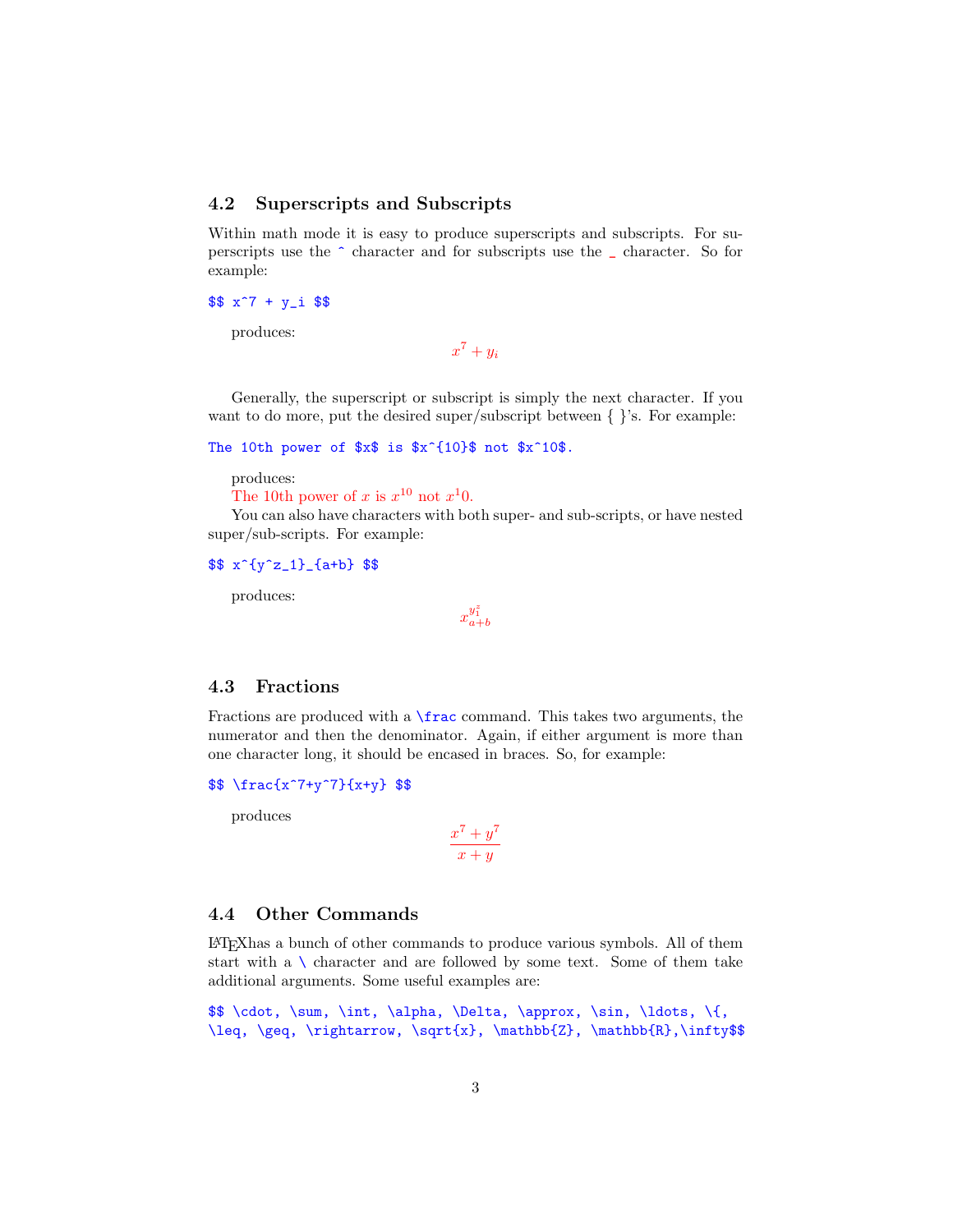which produce

$$
\cdot, \sum, \int, \alpha, \Delta, \approx, \sin, \ldots, \{ \xi, \xi, \xi, \to, \sqrt{x}, \mathbb{Z}, \mathbb{R}, \infty \}
$$

For more symbols check out [\[2\]](#page-10-1). Note that all LAT<sub>E</sub>X commands are case sensitive, so make sure that you get capitalization correct. It should be noted that some of these symbols, like the summation and integration symbols, cause super/sub-scripts to be placed immediately above/below the symbol instead of to the right. For example,

 $\sum_{n=1}^{\infty} \frac{1}{n^2}$ 

produces:

$$
\sum_{n=1}^{\infty} \frac{1}{n^2}
$$

### 4.5 Parentheses

Using () or  $\Box$  will give you parentheses of a standard size (braces are special characters, to get them you need  $\{\{\}\}\$ . Unfortunately, standard sized parentheses look funny when containing tall expressions. To fix this, you can instead use \left( \right) or \left[ \right], etc. and your parentheses will rescale themselves to whatever they contain. For example:

If you do  $\$(\frac{x^2+1}{y_2})^n$ \$ it looks silly. Instead, \$\$\left(\frac{x^2+1}{y\_2}\right)^n\$\$ looks much better.

which makes: If you do

$$
\left(\frac{x^2+1}{y_2}\right)^n
$$

$$
\left(x^2+1\right)^n
$$

 $y_2$ 

it looks silly. Instead,

looks much better.

### 4.6 Typeface

Many of these can also be done outside of math mode. To get different typefaces, use an appropriate command, with the words you want formatted that way in braces. For example:

```
\emph{Emph}, \textbf{Textbf}, \textsc{Textsc}
```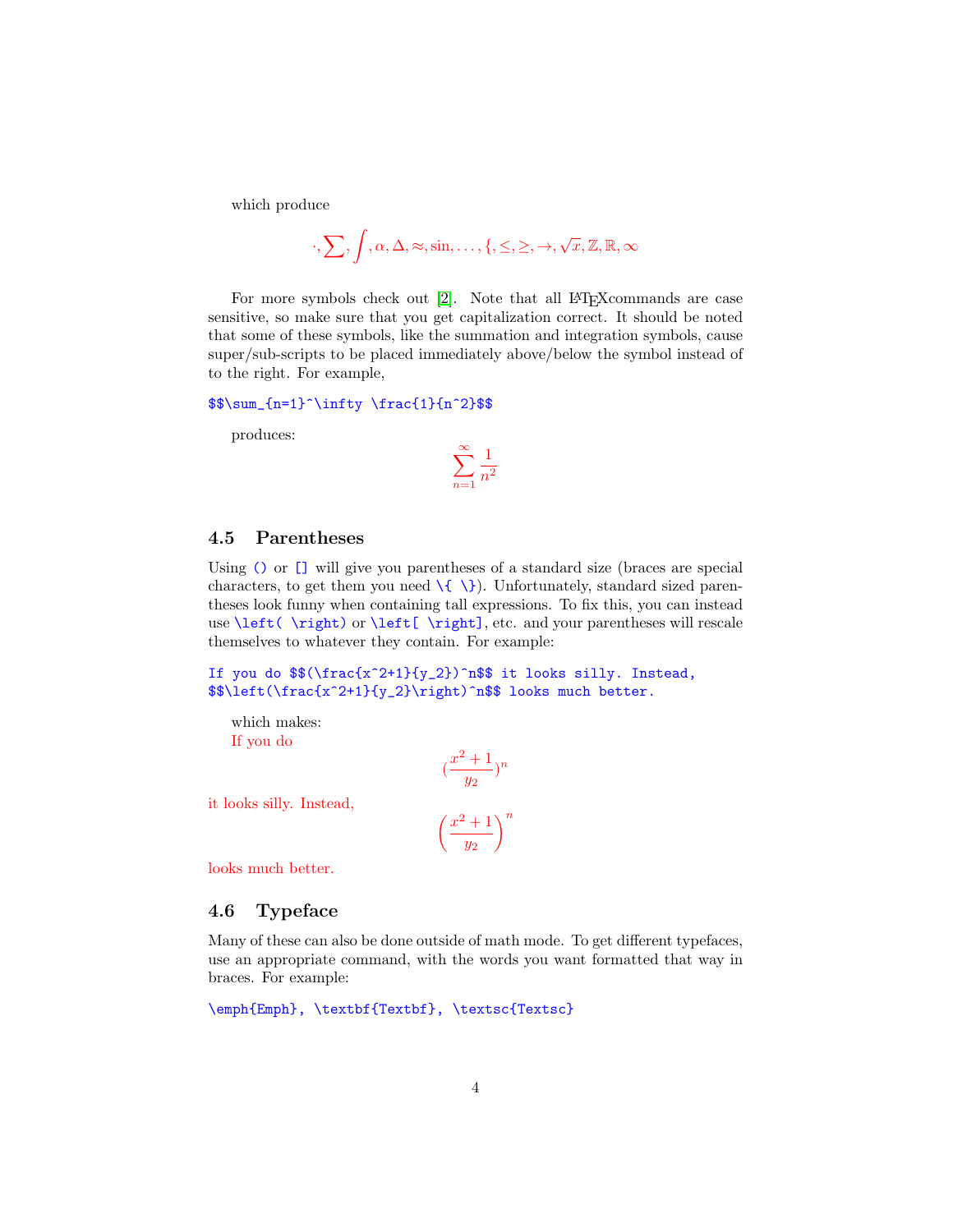produces: Emph, Textbf, TEXTSC Some others that can be used in math mode include

```
$$ \mathrm{mathrm}, \mathbf{mathbf}, \mathbb{MATHBB},
\mathcal{MATHCAL}, \mathfrak{mathfrak}, \overline{overline},
\widehat{widehat}, \overrightarrow{ora}$$
```
The above produces:

 $m$ athrm, mathbf, MATHBB, MATHCAL, mathfrat,  $\overline{overline}$ , widehat,  $\overline{\overline{ord}}$ 

Note that mathbb and mathcal do strange things to lower case letters. Mathbb is very useful for producing things like R.

### 4.7 Special Characters

One thing to be wary of is that  $\{$ ,  $\}$ ,  $\}$ ,  $\$$ ,  $\&$ ,  $\%$ ,  $\_$ ,  $\degree$  are all special characters that are treated unusually. In order to actually produce any of these characters in your output, you need to use \{, \}, \backslash, \\$, \&,  $\langle \delta, \ \rangle$ ,  $\langle \hat{\ } \rangle$  instead.

# 5 Sectioning

To divide your document into sections use the \section command. For example, this document has the command

#### \section{Sectioning}

a couple of lines above this. The section numbering is handled automatically (though there are ways to mess with it if you really want to). You can even do subsections, and subsubsections, though subsubsubsections don't work. For example, when I add

```
\subsection{See}
\subsubsection{how}
\subsubsection{sectioning}
\subsubsection{works?}
\subsection{It's}
\subsubsection{like}
\subsubsection{this.}
```
I get: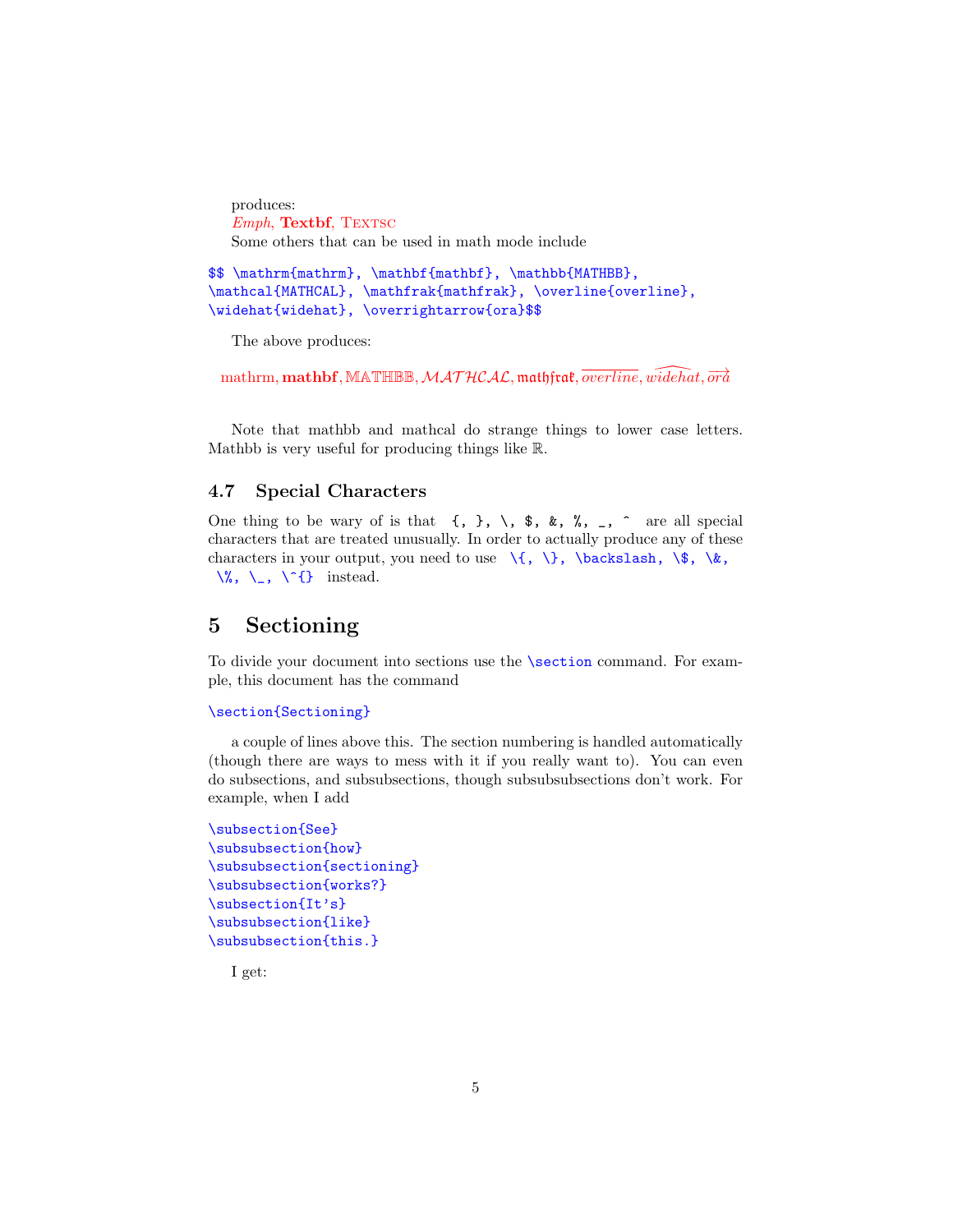5.1 See 5.1.1 how 5.1.2 sectioning 5.1.3 works? 5.2 It's 5.2.1 like 5.2.2 this.

# 6 Titles

To give your document a title you should put the lines

\author{<Your name>} \title{<Document title>} \date{<the date>}

before the **\begin{document}** line. Then afterwards, a **\maketitle** command will produce a title for your document. For example, this document used

```
...
\author{Daniel M. Kane}
\title{CSE 101 Guide to \LaTeX}
\date{Winter 2022}
```
\begin{document} \maketitle ...

If you remove the  $\delta$  value command, LATEX will fill that line in with whatever the date is on the day you compile your file.

# 7 Packages

A lot of useful things in LATEXrequire the use of external packages. MiKTeX will generally download these for you automatically if they are reasonably standard ones, but you need to tell LaTeX which ones you are using. To do so, put a \usepackage{} command near the top of your document with the package names put inbetween the braces, separated by commas. Useful packages include amssymb and amsmath (have a bunch of the standard symbol commands), amsthm (stuff on theorem environments, which we'll discuss later). This document uses

\usepackage{amssymb, amsmath,amsthm,verbatim,hyperref,color}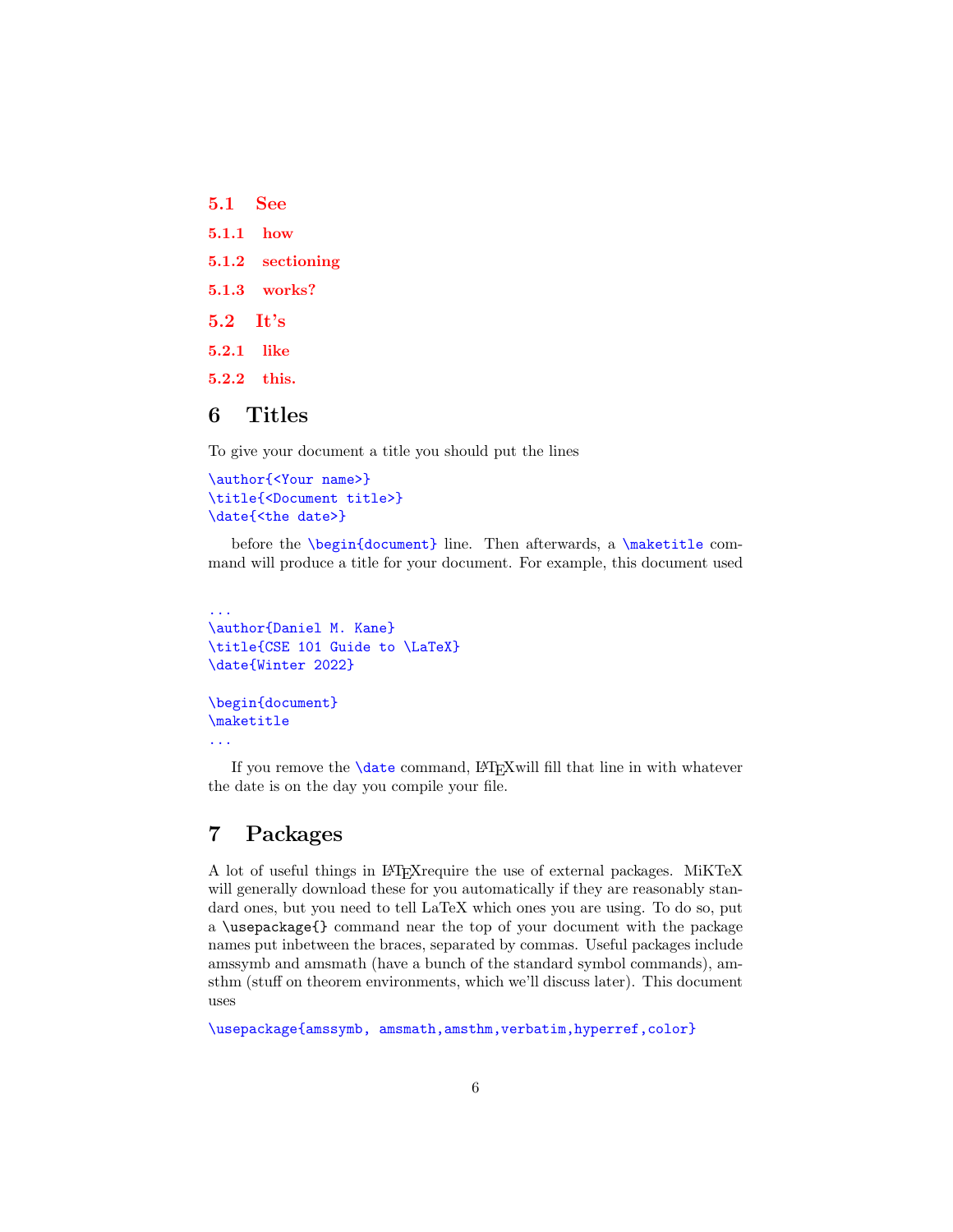# 8 Environments

There are a bunch of other useful environments to know about

### 8.1 Comments

Anything on a line after a % character is ignored by the compiler. So, for example,

```
This is not a comment. % This is.
But not this.
```
produces: This is not a comment. But not this.

### 8.2 Labelled Equations

To produce a labelled full-line equation, you can do the following:

```
\begin{equation}
\textrm{Look at me!}
\end{equation}
```
which produces:

### Look at me!  $(1)$

We'll talk more about how to reference these labels later.

### 8.3 Aligned Equations

To produce multiline equations, it is recommended that you use the align, or align\* environments (the former has line numbering and the latter does not). To use these, produce the commands \begin{align\*} and \end{align\*}. Between these, you are in math mode. Use a double backslash to denote line breaks. Use a single  $&$  character per line. LAT<sub>E</sub>Xwill attempt to make these vertically aligned with each other. For example:

```
\begin{align*}
```
 $(x+y)\cdot dx = x^2 - x\cdot y + y\cdot x + y^2\cdot y$  $\& = x^2 - x\cdot y + x\cdot y + y^2\lambda$  $x = x^2 - y^2$ . \end{align\*}

produces:

$$
(x + y) \cdot (x - y) = x^{2} - x \cdot y + y \cdot x + y^{2}
$$
  
=  $x^{2} - x \cdot y + x \cdot y + y^{2}$   
=  $x^{2} - y^{2}$ .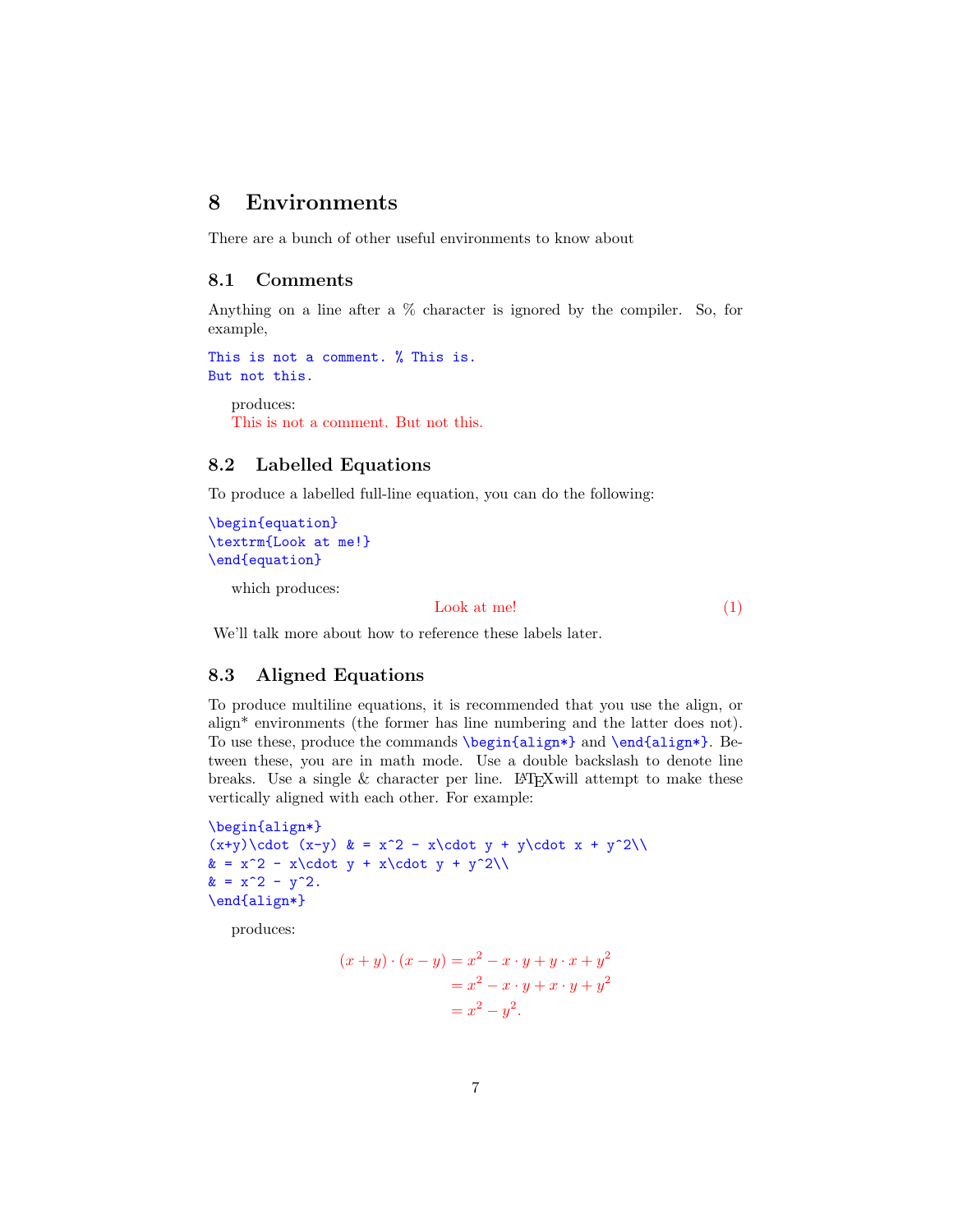### 8.4 Cases

This can be used to define things by case analysis. For example:

$$
|x| = \begin{cases} x & \text{if } x \ge 0\\ -x & \text{if } x < 0 \end{cases}
$$

Such things are produced by putting \begin{cases}, \end{cases} statements in math mode. As in an align environment, you use double backslash for line breaks and & for alignment. For example, the above was produced by

```
$$
|x| = \begin{cases} x & \text{if } x\geq 0 \end{cases}-x & \textrm{if } x<0 \end{cases}
$$
```
### 8.5 Theorem Environments

Theorem environments allow you to cleanly produce and reference statements of theorems in your document. In order to use them, you want to use the amsthm package. You also need to use some newtheorem commands at the top of your document, before the **\begin{document}**. The general syntax is as follows:

```
\newtheorem{<environment name>}{<caption>}
```
The environment name is the one used to create that type of theorem environment, and the caption is what is displayed at the top when you compile the environment. For example, this document has:

```
\newtheorem{thm}{Theorem}
\newtheorem{lem}[thm]{Lemma}
\newtheorem{rmk}{Remark}
\newtheorem*{defn}{Definition}
```
Two things to note here. The  $[\text{thm}]$  in the line defining Lemmas, says that Lemmas and Theorems use the same numbering scheme. The \newtheorem\* when creating the Definition environment, means that definitions aren't labelled. Now I can create Theorem, Lemma, Remark or Definition environments with \begin{thm}...\end{thm}, etc. So, for example, when I type

```
\begin{defn} A number $p$ is prime if $p$ is not divisible by any
numbers other than 1 and itself.
\end{defn}
\begin{lem} 7 is prime. \end{lem}
\begin{thm} There are infinitely many prime numbers \end{thm}
\begin{rmk} There are also infinitely many non-prime numbers \end{rmk}
```
I get: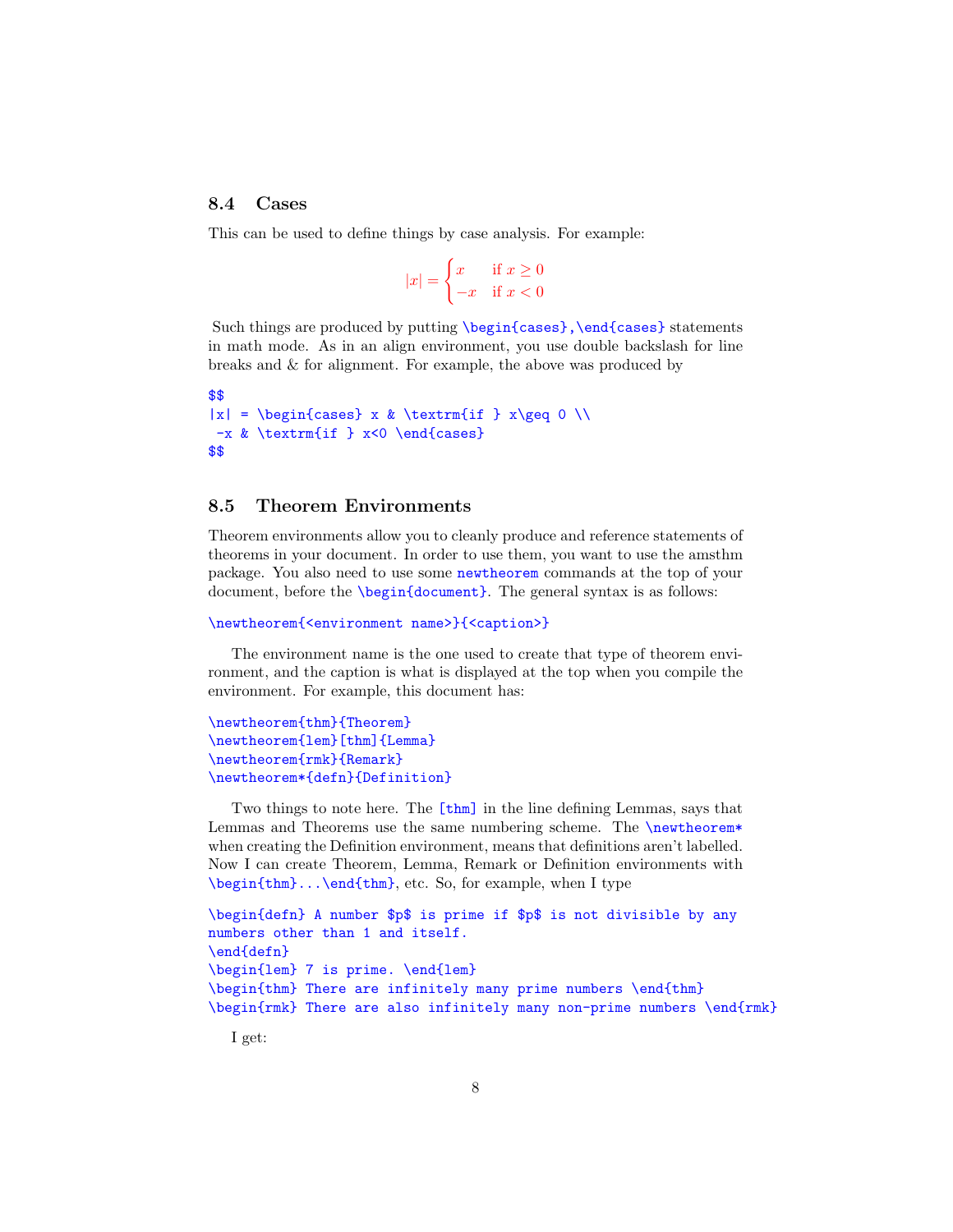**Definition.** A number p is prime if p is not divisible by any numbers other than 1 and itself.

Lemma 1. 7 is prime.

Theorem 2. There are infinitely many prime numbers

Remark 1. There are also infinitely many non-prime numbers

Note that we have Theorem 2, continuing the labelling from Lemma 1, but not Remark 3. Also the Definition is unnumbered.

### 8.6 Proof Environments

Another convenient environment is the proof environment, which is, unsurprisingly, traditionally used to contain proofs of things. Mostly, it just puts "proof" at the start and a box at the end. Produce a proof environment by putting things between \begin{proof}...\end{proof}. So for example,

```
\begin{lem} 4 is not prime \end{lem}
\begin{proof} 4 is divisible by 2, and therefore not prime.
\end{proof}
```
Gives us:

**Lemma 3.**  $4$  is not prime

Proof. 4 is divisible by 2, and therefore not prime.

 $\Box$ 

You can also change what is said at the start of the proof by putting something else in brackets right after the begin statement. For example,

```
\begin{proof}[Proof of Lemma 1]
7 is not divisible by 2,3,4,5 or 6, nor any number
more than 7. Therefore, it is prime.
\end{proof}
```
Yields:

*Proof of Lemma 1.* 7 is not divisible by  $2,3,4,5$  or 6, nor any number more than 7. Therefore, it is prime.  $\Box$ 

### 8.7 Enumerate Environments

These are used for making numbered lists. Between \begin{enumerate} and \end{enumerate} have text. Use \item commands to separate different items. For example,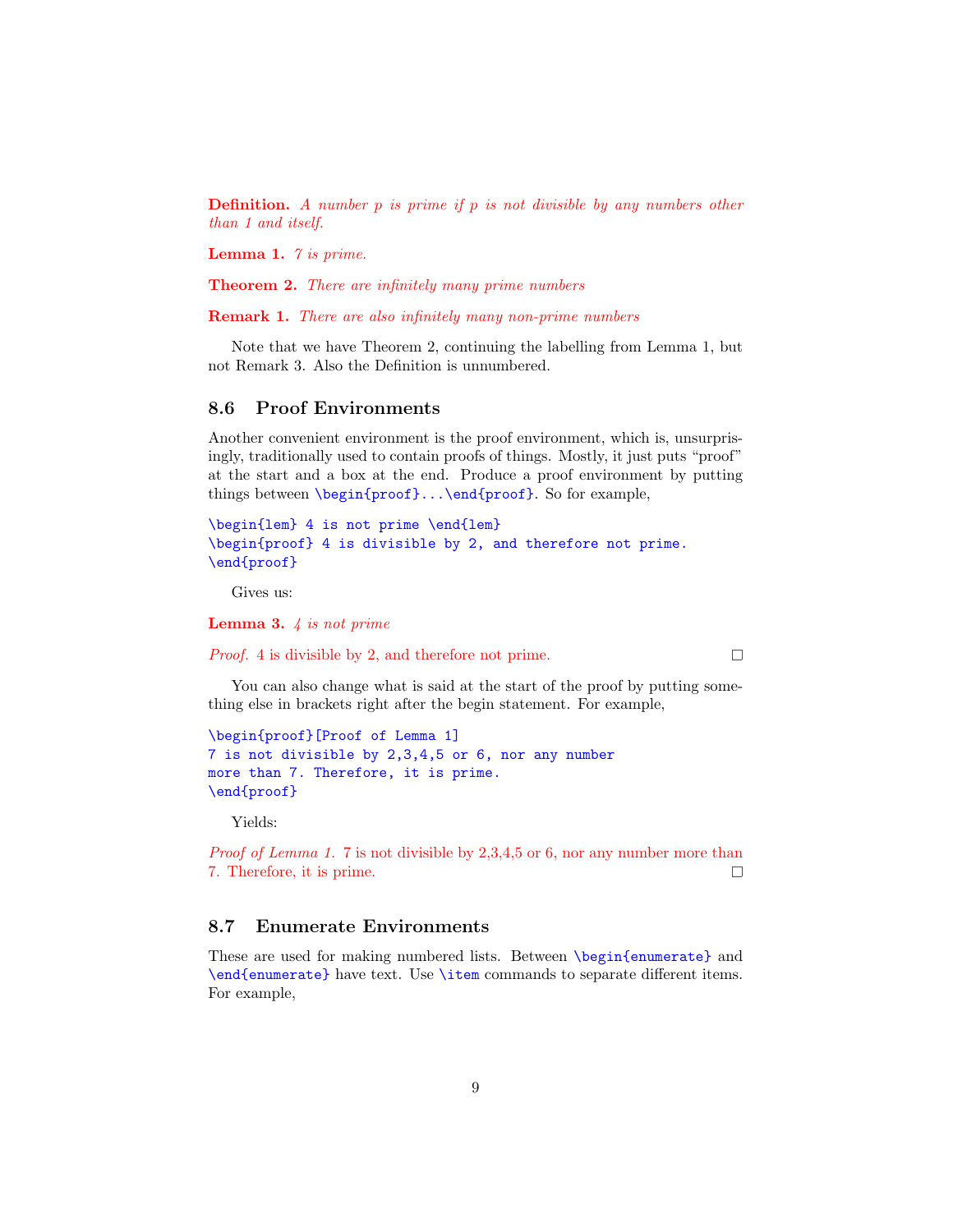```
\begin{enumerate}
\item This is an enumerate environment.
\item See the items.
\item Itemize is similar but without numbers.
\begin{itemize}
\item You can also nest them.
\end{itemize}
\item You can also add equations like $x+y=z$.
\end{enumerate}
```
produces:

- 1. This is an enumerate environment.
- 2. See the items.
- 3. Itemize is similar but without numbers.
	- You can also nest them.
- 4. You can also add equations like  $x + y = z$ .

# 9 Labels and References

One of the nice things about LAT<sub>EX</sub>'s theorem and equation numbering is that it makes it easy to refer to a particular one. To do this you need to add a label command at the top of the theorem or equation environment, of the form \label{<name>}. You can later use the command \ref{<name>} to print the number associated with that theorem or equation. Using \eqref{<name>} puts it in parentheses. For example, if we have:

```
\begin{thm}\label{eulerTheorem}
\begin{equation}\label{eulerEquation}
e^{\pi i} + 1 = 0\end{equation}
\end{thm}
We can use Theorem \ref{eulerTheorem} to evaluate
$e^{\pi i}$. In particular, subtracting 1 from both
sides of Equation \eqref{eulerEquation} tells us that it is -1.
```
it produces:

#### <span id="page-9-0"></span>Theorem 4.

<span id="page-9-1"></span>
$$
e^{\pi i} + 1 = 0\tag{2}
$$

We can use Theorem [4](#page-9-0) to evaluate  $e^{\pi i}$ . In particular, subtracting 1 from both sides of Equation [\(2\)](#page-9-1) tells us that it is -1.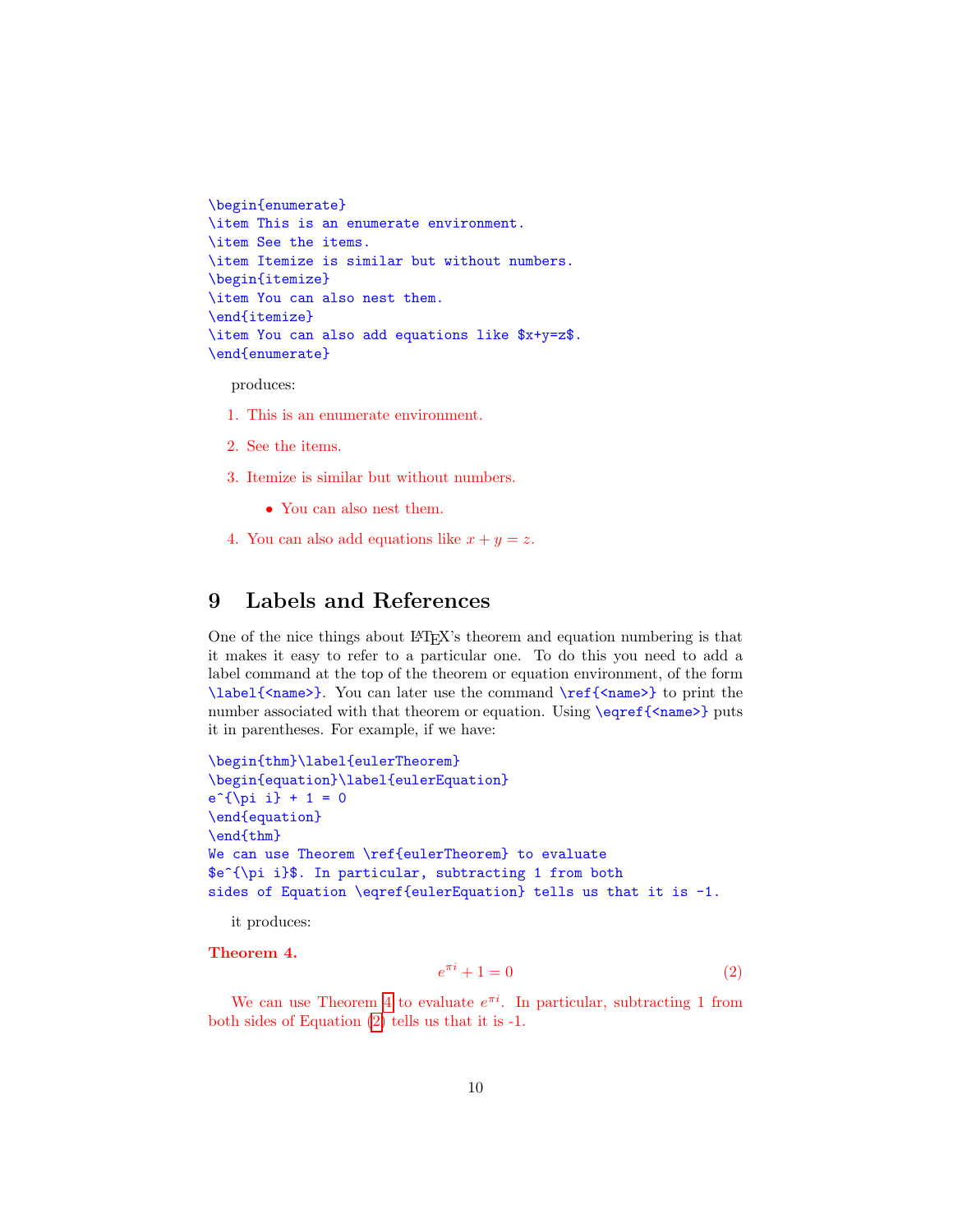# 10 Bibliography and Citations

If you want to have references you need a bibliography. The standard way to do this is via a bibliography environment. You create it as follows:

```
\begin{thebibliography}{<large number>}
<stuff>
\end{thebibliography}
```
The number of digits in the large number above tells LAT<sub>EX</sub>how many digits to use in its bibliography numbers, so make sure it's big enough (I usually just use 99). Within you have bibitems. The syntax is \bibitem{<citation key>}. Each bibitem corresponds to one reference, producing a bracketed number (which you presumably follow with whatever description you want to write about it). The citation key is used to reference that item using a  $\ct{citation key>}$ command, which works basically the same way as the \ref command. For example, this paper's bibliography section looks like this (the  $\url$  commands help create links, you need the hyperref package to get them):

#### \begin{thebibliography}{99}

```
\bibitem{aops} The Art of Problem Solving Wiki \LaTeX Guide
\url{http://www.artofproblemsolving.com/Wiki/index.php/LaTeX:About}
\bibitem{symbols} The Art of Problem Solving Wiki \LaTeX Symbols
\url{https://www.artofproblemsolving.com/Wiki/index.php/LaTeX:Symbols}
\bibitem{bib2} Ki-Joo Kim \emph{A BibTex Guide via Examples}
\url{http://www-hep.colorado.edu/~jcumalat/4610_fall_10/bibtex_guide.pdf}
\bibitem{this} \LaTeX source for this guide
\url{http://cseweb.ucsd.edu/~dakane/CSE101/latexGuide.tex}
\bibitem{bib1} Martin Osborne \emph{Using BibTeX: a short guide}
\url{http://www.economics.utoronto.ca/osborne/latex/BIBTEX.HTM}
\bibitem{miktex} MiKTeX Homepage \url{http://miktex.org/}
\bibitem{test} This is just a test, and not a real reference.
\bibitem{winedt} WinEdt Homepage \url{http://www.winedt.com/}
\end{thebibliography}
```
And the results are shown below:

# References

- <span id="page-10-0"></span>[1] The Art of Problem Solving Wiki LATEXGuide [http://www.](http://www.artofproblemsolving.com/Wiki/index.php/LaTeX:About) [artofproblemsolving.com/Wiki/index.php/LaTeX:About](http://www.artofproblemsolving.com/Wiki/index.php/LaTeX:About)
- <span id="page-10-1"></span>[2] The Art of Problem Solving Wiki LATEXSymbols [https://www.](https://www.artofproblemsolving.com/Wiki/index.php/LaTeX:Symbols) [artofproblemsolving.com/Wiki/index.php/LaTeX:Symbols](https://www.artofproblemsolving.com/Wiki/index.php/LaTeX:Symbols)
- <span id="page-10-2"></span>[3] Ki-Joo Kim A BibTex Guide via Examples [http://www-hep.colorado.](http://www-hep.colorado.edu/~jcumalat/4610_fall_10/bibtex_guide.pdf) [edu/~jcumalat/4610\\_fall\\_10/bibtex\\_guide.pdf](http://www-hep.colorado.edu/~jcumalat/4610_fall_10/bibtex_guide.pdf)